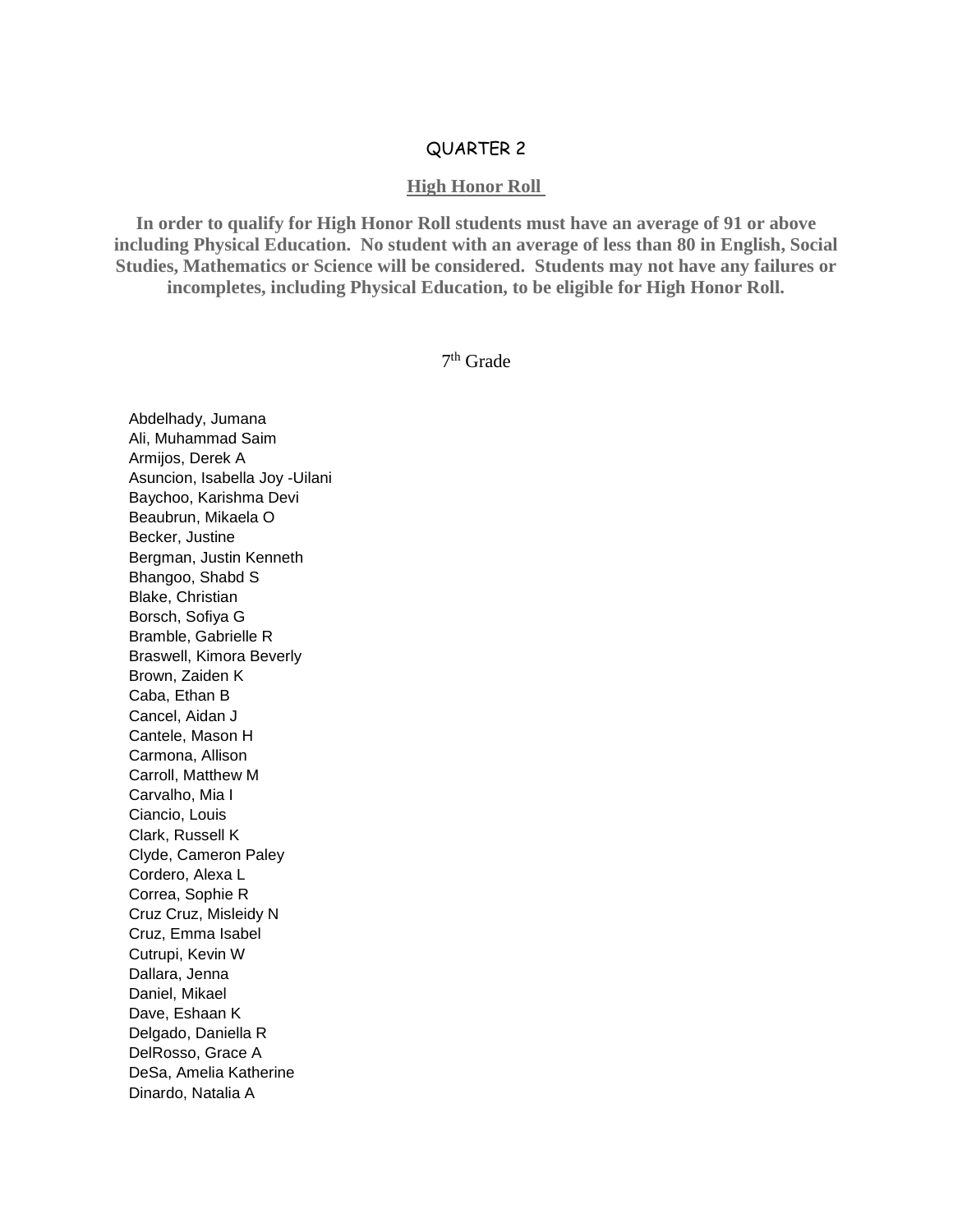Douglas, Rachel L Duarte, Diego Maximus Durso, Elliette G Ercole, Brooke Elaine Esquivel-Solar, Cristian Evans, Samantha P Fakhoury, Vincent M Ferraro, Brianna M Figueroa, Leah Francisquini, Ava Hope Froedden, Annalise Galgano, Luke Thomas Gallman, Joshua Garcia, Darlene Gates, Romelia E Goh, Vincent Wayne Goncalves, Felicianna Goncalves, Marianna Gropper, Konnar Hartford, Kaylee M Hastings, Natalie Hernandez, Isaiah D Herrera, Alessandra L Hershman, Charles J Higgins, Logan Michael Hollywood, William Kerry Hostyeva, Jenya Hrouda, Sierra Hyde, Christopher A Khan, Saira K Khleifat, Layla Kostenko, Madelyn E Lange, Alyssa Leone, Francesca Lin, Danny Liu, Esther Lozada, Itzury Lucas Jr, Daniel Lunsford, Ishmael J Magarelli, Bailey Maglio, Cameron James Maher, Evan J Malizia, Keira Jonna Manuel, Noah H Martin, Julia Anne Masek, Emma E Masseo, Aleena McGann, Katherine Mary McMahon, Saalih H Mead, Aiden C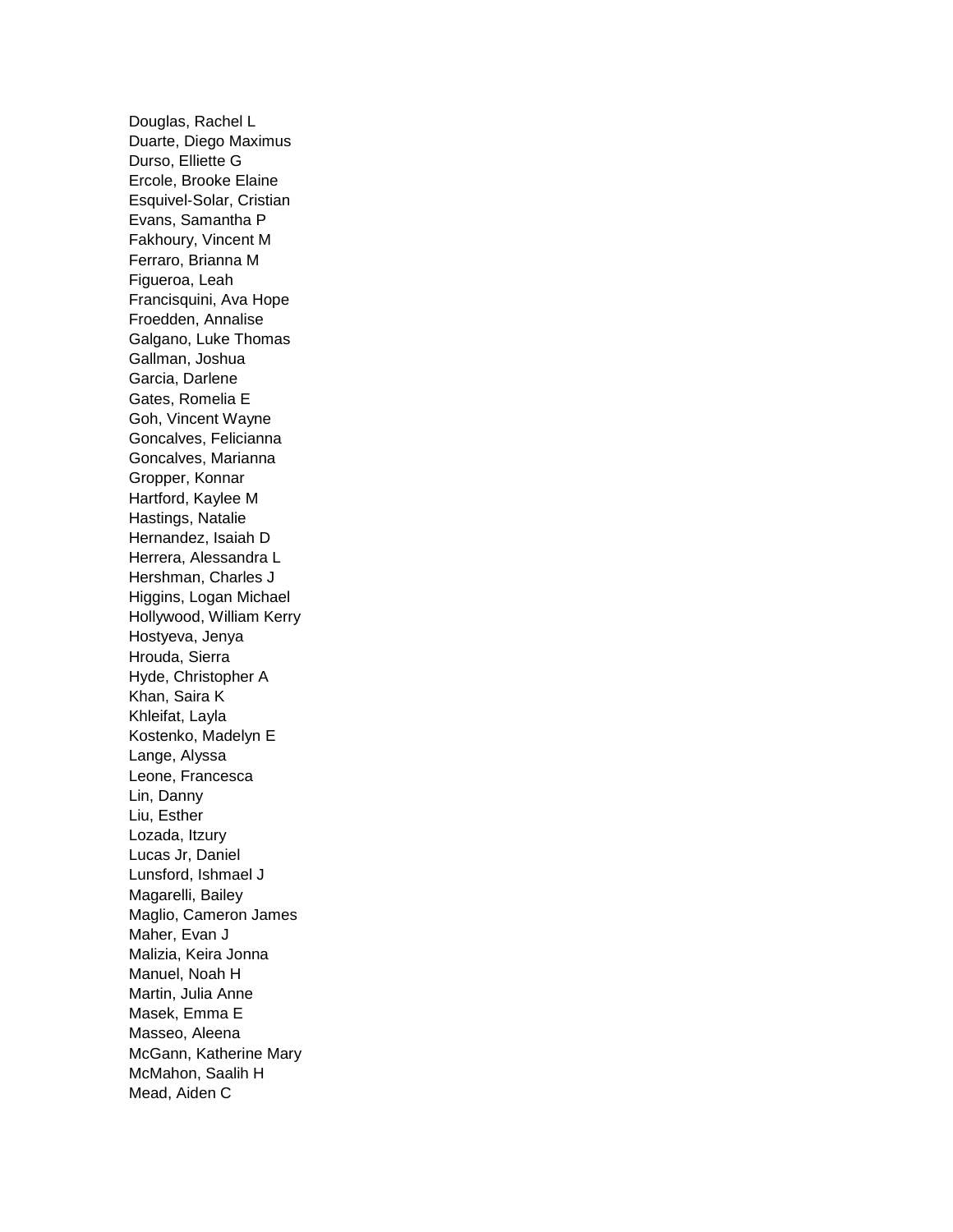Mezarina, Anna S Muesser, Samantha C Mylie, Grayson Gehrig Nichols, Mason D Nicoletti, Dominic Nocera, Ashley Elizabeth Nunez, Madison M O'Neill, Kaylee Maryssa Orellana, Gianna N Ortiz, Lila Faith Palmietto, Cassandra B Parker, Emily Patel, Raina Phrance, Madison A Picher, Delilah A Pinto, Mason James Pinzon, Chris R Pomilla, Alexa Potthast, Nickolas Vincent Price, Mikayla H Quezada, Mike Rizwan, Aiman Roberts, Matthew Rosario-Cabreja, Eliany Y Rundle, Finnley E Saint Albert, Talisa Saquicela, Isabel A Sardo, Ethan Schaefer, Genevieve E Scheider, Leah K Schiavone, Maia S Schilling, Calleigh Rosa Schmalz, Isaiah M Schoenberg, Hayden E Schwartz, Jordyn M Sharp, Kayleigh Shutter, Benjamin Christopher Shutter, Shawn J Silva, Eduardo Sloniker, Arianna Rose Smith, Jada G Spagna, Madisyn Staples, Trent A Stojkaj, Elena Striplet, Julian NJ Sucharski, Tyler Scott Swaminarayan, Purav Swanson, Keira E Taylor, Ny'sha Toledo Tito, Marcia F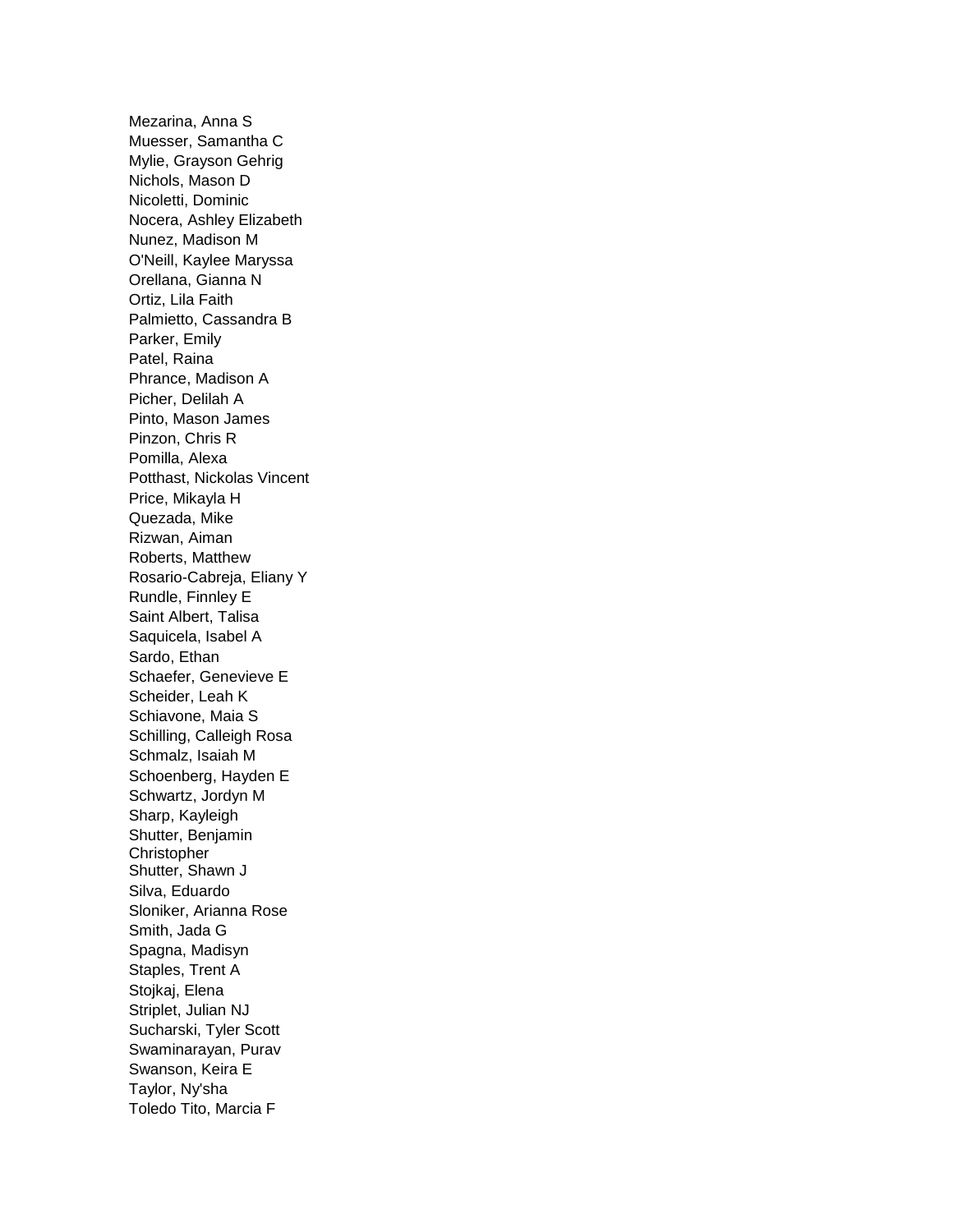Trosa-Hooten, Jade E Tullo, Valerie Catharina Tykhanska, Yana Viala, Christian G Viala, Raphael E Victoria, Alexander Washall, Haley R Werdal, Auden Joseph Rudolf Williams, Gianna R Williams, Sophia G Wong, Adrian Hou-Lam Wood, Jeremiah Zeidan, Katherine M Zuo, Jiatong

## Honor Roll

**In order to qualify, students must achieve a scholastic average of 85 to 90 including physical education. No student with an average of less than 75 in English, Social Studies, Mathematics, or Science will be considered. Students may not have any failures or incompletes, including Physical Education, to be eligible for honor roll.**

7 th Grade

Alba, Anthony F Alcantara, Bryan B. Barrett, Kensington P Bodarky, Angelo Bojkaj, Bojk Bonner, Derron A Brown, Jayden S Browne, Aidan R Buele-Brito, Anthony Carmichael, Shealen T Carrero, Janae M Cerone, Logan M Culcay, Dylan V Curry Jr, Jermaine D Decicco, Sarah J Delfi, Jayden J Douglas, Sean A DuQuesnay, Genevieve Olivia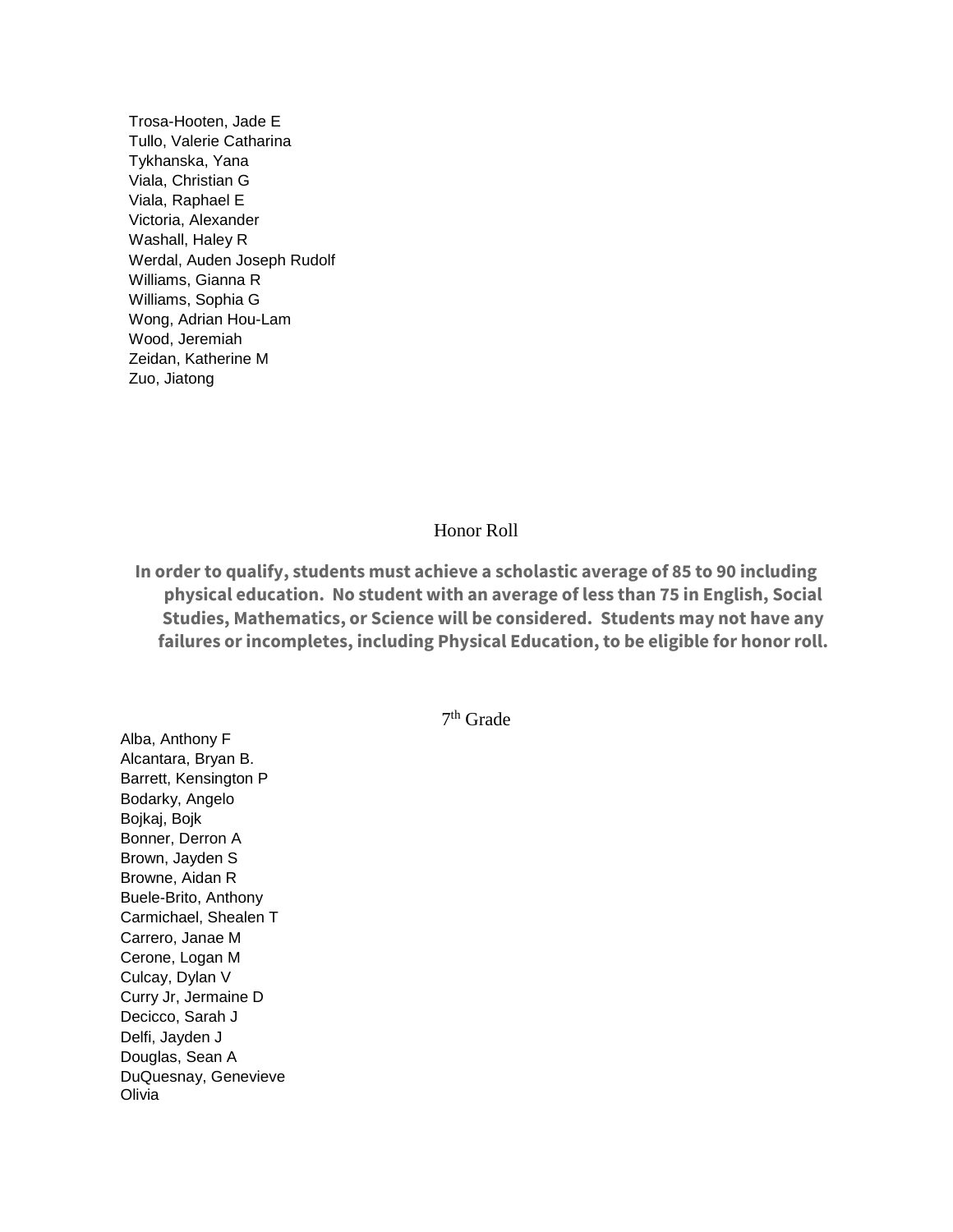Farrell, Nicholas V Farrington, Ella Ferris, Dennis Scott Franklin, Alivia Margarita Fugo, Enzo Galligan, Tyler J Garcia-Ruiz, Elijah V Glover, Emily Paige Gnaore, Michael H Gomez, Christian A Hamel, Peyton Hannagan, Cole D Hastings, Julie Hernandez, Patricia Heywood, Jayden Charles Hippias, Desiree Hynes, Roisin I Jones, Christopher D Jordan, Sophia Just, Rylan Dakota Kiesbye, Anthony M Lahl, Derek Lawrence, DeJeane N Lopez, Brihana J Lopez, Kailyn Marino, Angela M Martinelli, David P Martinez, Eliana K McCormack, Aidan R McDonald, Tristan S McGinnis, Patrick LeoFrancis McRae, Corinne F Miano, Alexis Paige Miranda, Decianna M Moazzam, Abdullah Montenegro, Samuel A Nucifore, Anthony Olmo, Julian Joel Paccha, Eric A Palma Martinez, Camila Palma-Ayala, Gabriela Peguero, Dyandra Perez IV, Miguel A Pisano, Michael E Riddick, Ty'reic H Singh, Yuvraj Singleton, Jeremiah J Sotomayor, Ciela S Suriano, Angel Susso, Binta